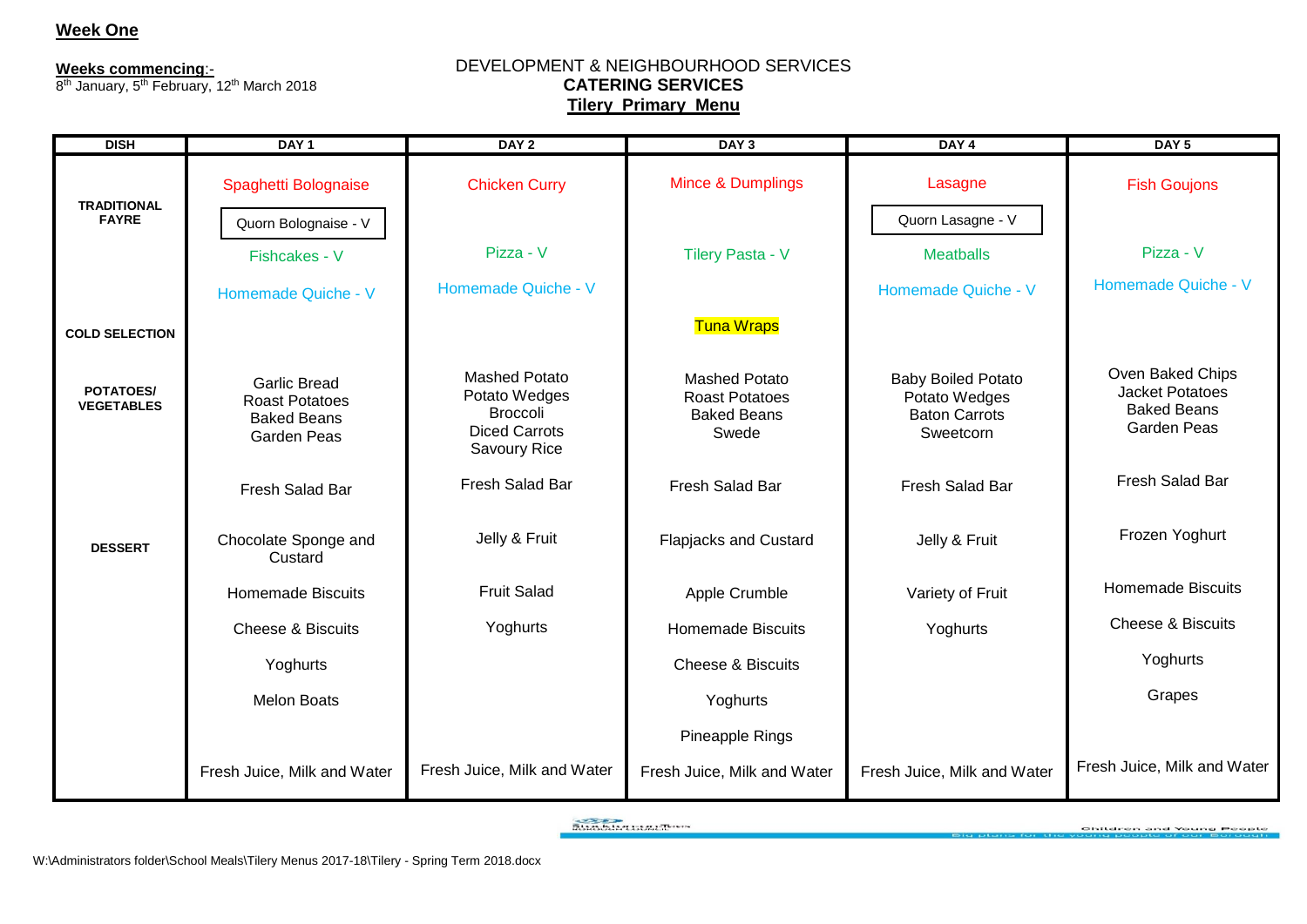# **Week Two**

#### **Week Four Weeks Commencing:-**

**Weeks commencing: -** 15<sup>th</sup> January, 19<sup>th</sup> February, 19<sup>th</sup> March 2018

| <b>DISH</b>                           | DAY <sub>1</sub>                                                                | DAY <sub>2</sub>                                                                       | DAY <sub>3</sub>                                                                                    | DAY <sub>4</sub>                                                                   | DAY <sub>5</sub>                                                                |
|---------------------------------------|---------------------------------------------------------------------------------|----------------------------------------------------------------------------------------|-----------------------------------------------------------------------------------------------------|------------------------------------------------------------------------------------|---------------------------------------------------------------------------------|
| <b>TRADITIONAL</b><br><b>FAYRE</b>    | Spaghetti Bolognaise                                                            | <b>Chicken Curry</b>                                                                   | <b>Turkey Burger Bun</b>                                                                            | <b>Sausages</b>                                                                    | Fish                                                                            |
|                                       | Quorn Bolognaise - V                                                            |                                                                                        | Quorn Burger Bun - V                                                                                | Quorn Sausages - V                                                                 |                                                                                 |
|                                       | Fish Fingers - V                                                                | Pizza - V                                                                              | Savoury Jacket Potato - V                                                                           | <b>Corned Beef Pie</b>                                                             | Pizza - V                                                                       |
|                                       | Homemade Quiche - V                                                             |                                                                                        |                                                                                                     | Homemade Quiche - V                                                                | Homemade Quiche - V                                                             |
| <b>COLD SELECTION</b>                 |                                                                                 | <b>Sliced Ham</b>                                                                      |                                                                                                     |                                                                                    |                                                                                 |
| <b>POTATOES/</b><br><b>VEGETABLES</b> | <b>Garlic Bread</b><br><b>Roast Potatoes</b><br><b>Baked Beans</b><br>Sweetcorn | <b>Baby Boiled Potatoes</b><br>Savoury Rice<br><b>Diced Carrots</b><br><b>Broccoli</b> | <b>Baby Boiled Potatos</b><br><b>Sweet Potato Wedges</b><br><b>Baked Beans</b><br>Swede<br>Beetroot | <b>Mashed Potato</b><br><b>Roast Potatoes</b><br><b>Baton Carrots</b><br>Sweetcorn | Oven Baked Chips<br><b>Jacket Potatoes</b><br><b>Baked Beans</b><br>Garden Peas |
|                                       | <b>Fresh Salad Bar</b>                                                          | Fresh Salad Bar                                                                        | Fresh Salad Bar                                                                                     | Fresh Salad Bar                                                                    | Fresh Salad Bar                                                                 |
| <b>DESSERT</b>                        | Syrup Sponge and<br>Custard                                                     | Jelly & Fruit                                                                          | Iced Sponge and Custard                                                                             | Jelly & Fruit                                                                      | Ice Cream Tubs                                                                  |
|                                       | <b>Homemade Biscuits</b>                                                        | <b>Fruit Salad</b>                                                                     | <b>Homemade Biscuits</b>                                                                            | Variety of Fruit                                                                   | <b>Homemade Biscuits</b>                                                        |
|                                       | <b>Cheese &amp; Biscuits</b>                                                    | Yoghurts                                                                               | <b>Cheese &amp; Biscuits</b>                                                                        | Yoghurts                                                                           | <b>Cheese &amp; Biscuits</b>                                                    |
|                                       | Yoghurts                                                                        |                                                                                        | Yoghurts                                                                                            |                                                                                    | Yoghurts                                                                        |
|                                       | <b>Melon Boats</b>                                                              |                                                                                        | Pineapple Rings                                                                                     |                                                                                    | Grapes                                                                          |
|                                       | Fresh Juice, Milk and Water                                                     | Fresh Juice, Milk and Water                                                            | Fresh Juice, Milk and Water                                                                         | Fresh Juice, Milk and Water                                                        | Fresh Juice, Milk and Water                                                     |

**SUARANTISMITHER**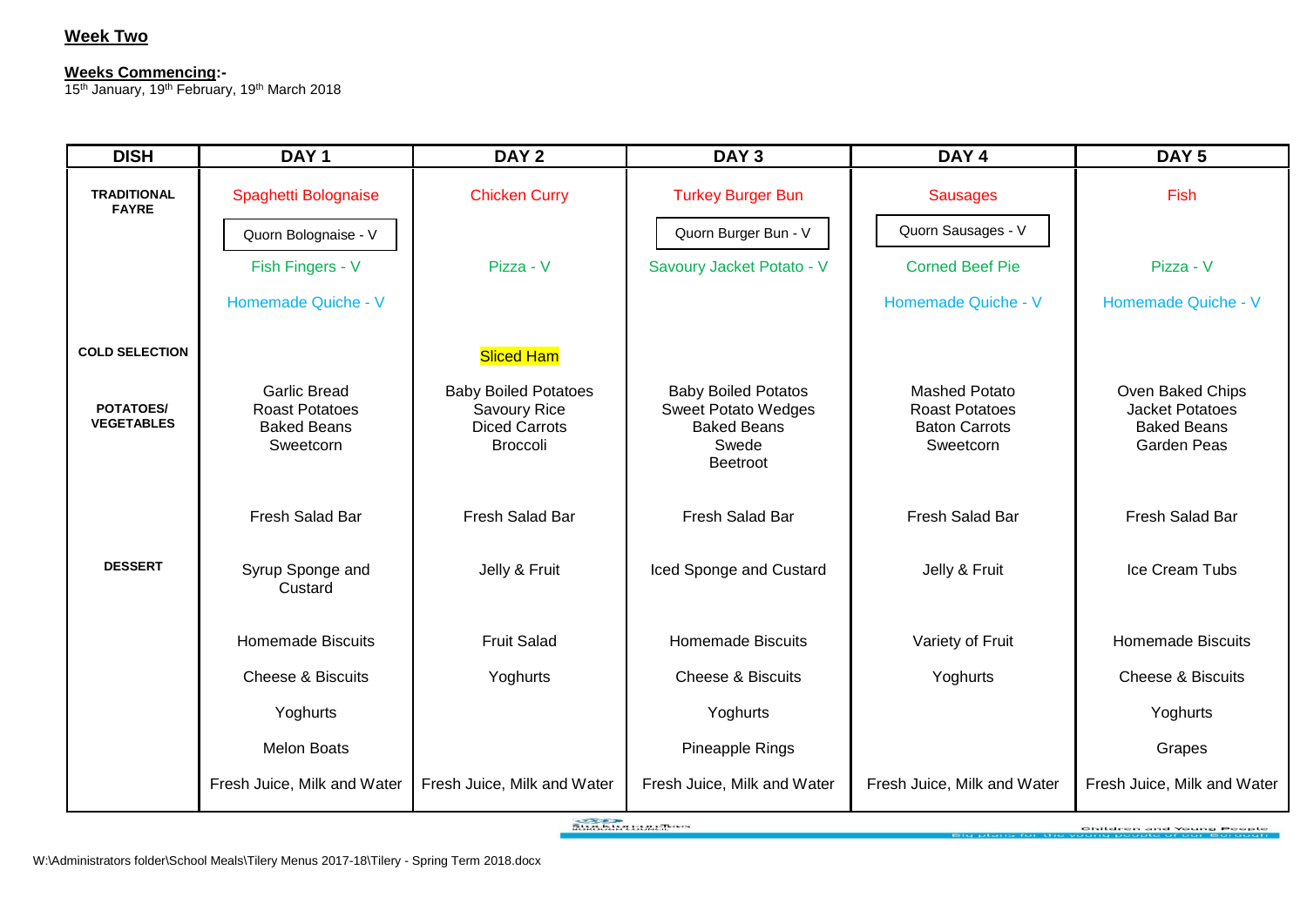## **Week Three**

#### **Weeks Commencing:-**

ZZ<sup>na</sup> January, Zo<sup>m</sup> Februar 22<sup>nd</sup> January, 26<sup>th</sup> February, 26<sup>th</sup> March 2018

| <b>DISH</b>                        | DAY <sub>1</sub>                                                                         | DAY <sub>2</sub>                                                                       | DAY <sub>3</sub>                                                                | DAY <sub>4</sub>                                                                          | DAY <sub>5</sub>                                                                       |
|------------------------------------|------------------------------------------------------------------------------------------|----------------------------------------------------------------------------------------|---------------------------------------------------------------------------------|-------------------------------------------------------------------------------------------|----------------------------------------------------------------------------------------|
| <b>TRADITIONAL</b><br><b>FAYRE</b> | Spaghetti Bolognaise<br>Quorn Bolognaise - V                                             | <b>Roast Gammon</b>                                                                    | <b>Mince Pie</b>                                                                | Lasagne<br>Quorn Lasagne - V                                                              | <b>Fish Fingers</b>                                                                    |
|                                    | Fishcakes - V                                                                            | Pizza - V                                                                              | <b>Tilery Pasta - V</b>                                                         | <b>Meatballs</b>                                                                          | Pizza - V                                                                              |
|                                    | Homemade Quiche - V                                                                      | Homemade Quiche - V                                                                    |                                                                                 | Homemade Quiche - V                                                                       | Homemade Quiche - V                                                                    |
| <b>COLD SELECTION</b>              |                                                                                          |                                                                                        | <b>Tuna Wraps</b>                                                               |                                                                                           |                                                                                        |
| POTATOES/<br><b>VEGETABLES</b>     | <b>Garlic Bread</b><br><b>Roast Potatoes</b><br><b>Baked Beans</b><br><b>Garden Peas</b> | <b>Baby Boiled Potatoes</b><br>Savoury Rice<br><b>Broccoli</b><br><b>Diced Carrots</b> | <b>Mashed Potato</b><br>Potato Wedges<br><b>Baked Beans</b><br>Swede<br>Cabbage | <b>Baby Boiled Potatoes</b><br><b>Roast Potatoes</b><br><b>Baton Carrots</b><br>Sweetcorn | Oven Baked Chips<br><b>Jacket Potatoes</b><br><b>Baked Beans</b><br><b>Garden Peas</b> |
|                                    | Fresh Salad Bar                                                                          | Fresh Salad Bar                                                                        | Fresh Salad Bar                                                                 | Fresh Salad Bar                                                                           | Fresh Salad Bar                                                                        |
| <b>Dessert</b>                     | Chocolate Sponge and<br>Custard                                                          | Jelly & Fruit                                                                          | Syrup Roly Poly and Custard                                                     | Jelly & Fruit                                                                             | Ice Cream Roll                                                                         |
|                                    | <b>Homemade Biscuits</b>                                                                 | <b>Fruit Salad</b>                                                                     | <b>Homemade Biscuits</b>                                                        | Variety of Fruit                                                                          | <b>Homemade Biscuits</b>                                                               |
|                                    | <b>Cheese &amp; Biscuits</b>                                                             | Yoghurts                                                                               | <b>Cheese &amp; Biscuits</b>                                                    | Yoghurts                                                                                  | <b>Cheese &amp; Biscuits</b>                                                           |
|                                    | Yoghurts                                                                                 |                                                                                        | Yoghurts                                                                        |                                                                                           | Yoghurts                                                                               |
|                                    | <b>Melon Boats</b>                                                                       |                                                                                        | Pineapple Rings                                                                 |                                                                                           | Grapes                                                                                 |
|                                    | Fresh Juice, Milk and Water                                                              | Fresh Juice, Milk and Water                                                            | Fresh Juice, Milk and Water                                                     | Fresh Juice, Milk and Water                                                               | Fresh Juice, Milk and Water                                                            |

**SUBSTANTIONS**